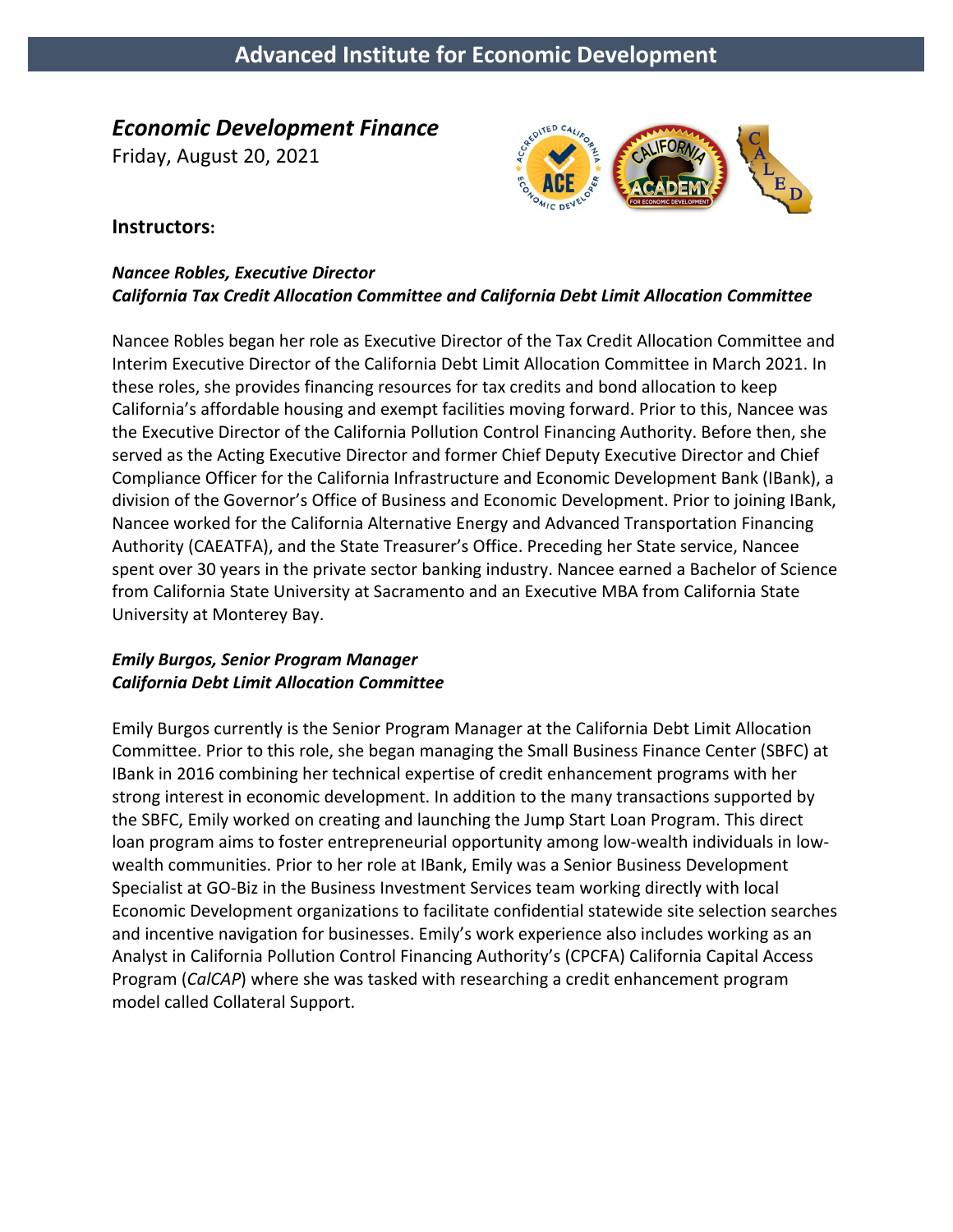

*Craig Schlatter, Director of Community Development City of Ukiah*

Craig Schlatter has nearly two decades of experience in community and economic development and currently serves as the Community Development Director for the City of Ukiah. Craig holds a Master's Degree in Economics from Illinois State University's Stevenson Center for Community and Economic Development, where he started his career as a Brownfields Redevelopment Fellow. Over the past 15 years, first at the Community Development Commission of Mendocino County and now at the City of Ukiah, Craig has designed, administered, and implemented multiple State Community Development Block Grant (CDBG) program activities, including design of the City of Ukiah's first Business Assistance program in 2010. Craig also has developed private-public partnerships for economic development and climate resiliency projects and focused on innovating new approaches to accessing financing for economic development projects in rural and underserved communities.

## **Course Description:**

This advanced course will examine the various financing tools and funding sources available for economic development through local government, the State of California, and the Federal government. The session will discuss the role of local government in the financing process for various types of economic development projects and programs including real estate development, infrastructure, land use planning, business attraction incentives, and business loans. Specific tools to be covered in this course include State and Federal grants and financing programs, California-specific local government financing programs (property tax increment and special taxes), revolving loan funds, and other economic incentives and mechanisms that encourage private investment. The session will use case studies that feature best practices in structuring project and program finance options. The session will also provide an overview of the banking review process, risk factors, and lending for private development financing. In addition, the session will address challenges in working with multiple funding sources with different requirements and expected returns (jobs, new investment/tax revenue), and will also discuss accountability for the use of public subsidies.

## **Course Core Competencies:**

- Federal funding sources relevant to economic development (e.g., Community Development Block Grants, Rural Business Enterprise Grants, Economic Development Administration programs, Environmental Protection Agency Brownfield Grants, and certain infrastructure grants that can support economic development)
- Federal tax incentives relevant to economic development (Opportunity Zones, New Markets Tax Credits, Historic Preservation Tax Credits)
- California-specific funding sources and financing tools available to local governments (Enhanced Infrastructure Financing Districts, Community Revitalization and Investment